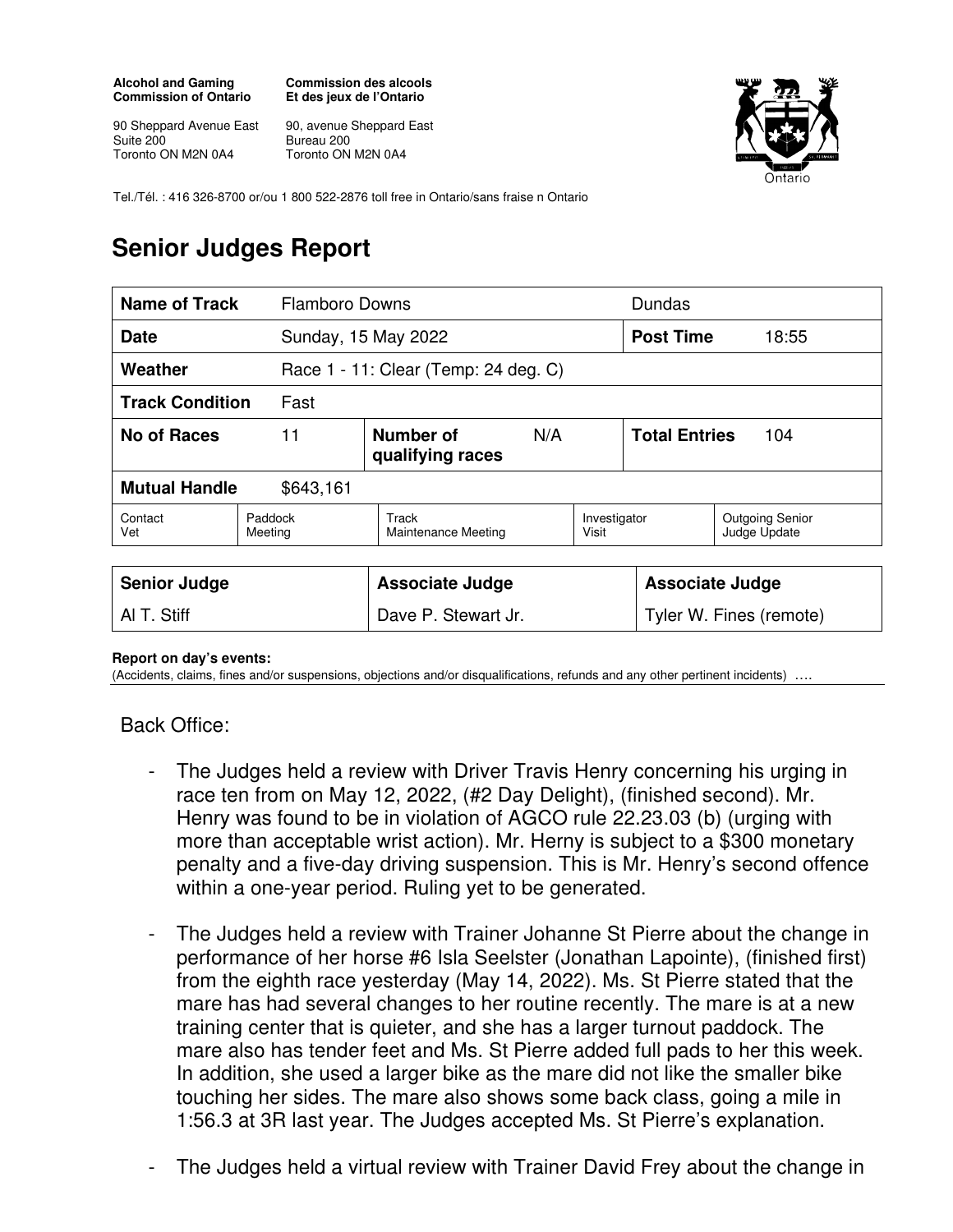Page 2 performance of his horse in #2 The Fixer (J.R. Plante), (finsihed first) from the sixth race yesterday (May 14, 2022). Mr. Frey stated that the horse was freshly shod and had some vet work done recently (knees). The horse also likes to race off the front end and the track was exceptionally fast last night. The horse also went in 1:53 over Georgian last summer. The Judges accepted Mr. Frey's explanation.

- Three eliminations of the Charles Juravinski Memorial Cup tonight.

R1 – The Association Veterinarian examined two horses after the race. #5 Skippysmisbehaven (Scott Coulter), (finished eighth) was be placed on the vets list as vet sick.

#7 Baywatching (Brett MacDonald), (finished seventh) was be placed on the vets list as vet lame.

R2 – Inquiry, the Judges reviewed racing at the five eighths pole. #2 Twin B Heart Throb (Brett Macdonald), (finished sixth) makes a break on his own and interferes with #3 Rockyroad Hanover (Dexter Dunn), (finished first), #5 Armor Seelster (Jody Jamieson), (finished third) and #6 Woodmere Stealdeal (Jonathan Drury), (finished fifth). No placings are required.

Inquiry Video: https://youtu.be/PNWADxnYw4k

R3 – All clear

R4 – Driver John Gouveia (Little Mary), (finished seventh) was found to be in violation of AGCO rule 22.23.03 (b) (urging with more than acceptable wrist action). Mr. Gouveia is subject to a \$200 penalty and a three-day driving suspension to be served May 22/23 & 24, 2022. Ruling #1717581.

R5 – All clear

R6 – All clear

R7 – Inquiry, the Judges reviewed a possible pylon violation after the half by #1 Lous Pearlman (Yannick Gingras), (finished second). #1 was inside two pylons but was not lapped and did not gain an advantage. There were no violations of the pylon rule.

Inquiry Video: https://youtu.be/APjaHaKgwCk

- The draw for the final was held in the Judges stand after this race.
- New track record of 1:49.3

R8 – Reviewed several horses that made breaks in this race. #2 Serenade Street (Brett MacDonald), (finished fifth and was placed ninth) made an extended break, finished fifth and was placed ninth for the extended break.